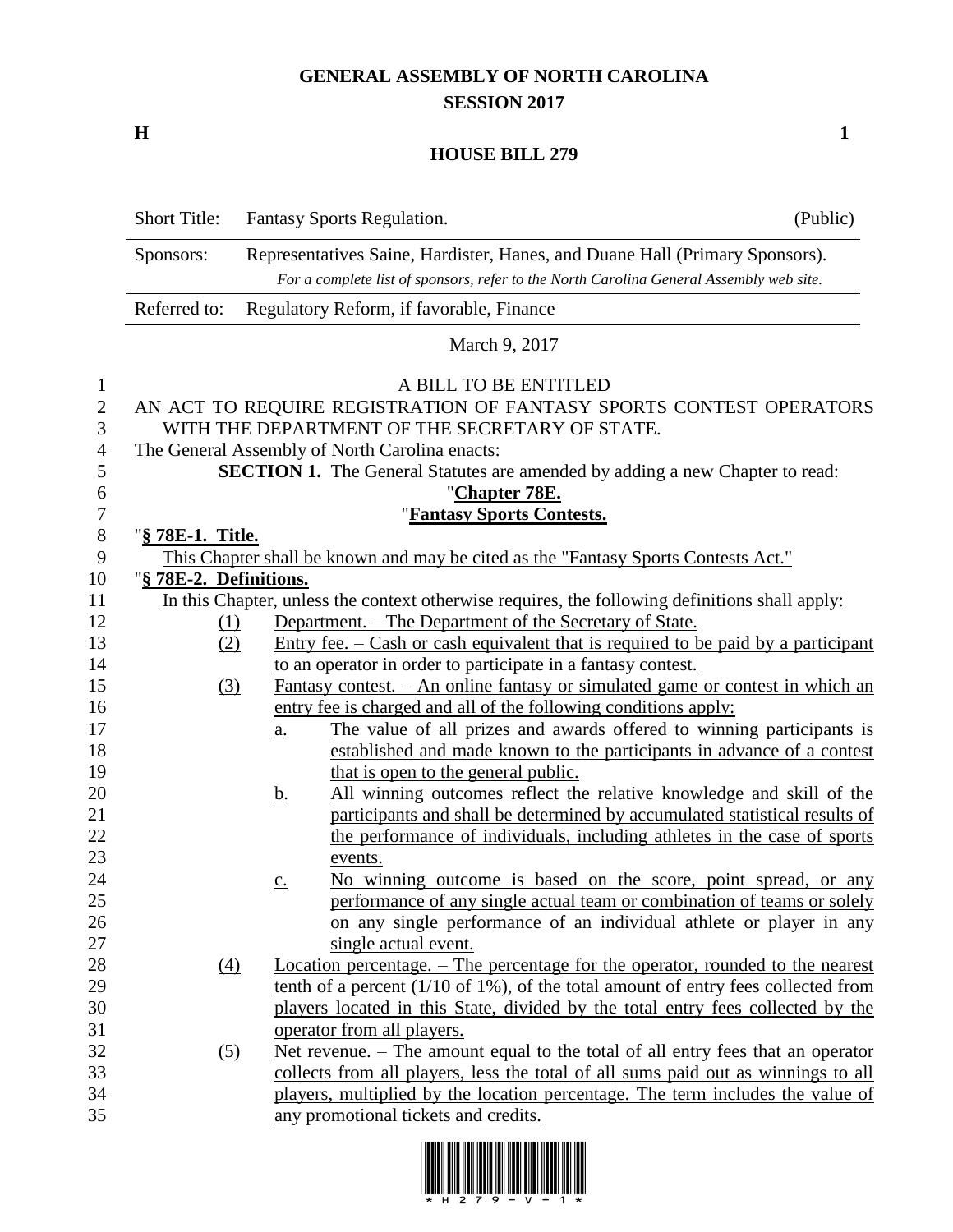|                      |                   |                   | <b>General Assembly Of North Carolina</b>                                                        | <b>Session 2017</b> |
|----------------------|-------------------|-------------------|--------------------------------------------------------------------------------------------------|---------------------|
|                      | $\underline{(6)}$ |                   | Operator. $-$ A person or entity that offers fantasy contests to members of the                  |                     |
|                      |                   |                   | public. The term does not include an Internet service provider or a provider of                  |                     |
|                      |                   |                   | mobile data services merely as a result of that entity's transporting general                    |                     |
|                      |                   |                   | traffic that may include a fantasy contest.                                                      |                     |
|                      |                   |                   | Player. $- A$ person who participates in a fantasy contest offered by an operator.               |                     |
|                      | (7)<br>(8)        |                   | <u>Principal stockholder. <math>-</math> Any person who individually, or in concert with the</u> |                     |
|                      |                   |                   |                                                                                                  |                     |
|                      |                   |                   | person's spouse and immediate family members, (i) beneficially owns or                           |                     |
|                      |                   |                   | controls, directly or indirectly, at least fifteen percent (15%) of the equity                   |                     |
|                      |                   |                   | ownership of an operator or (ii) has the power to vote or cause the vote of at                   |                     |
|                      |                   |                   | least fifteen percent (15%) of an operator.                                                      |                     |
|                      |                   |                   | "§ 78E-3. Application for registration; expiration and renewal.                                  |                     |
| (a)                  |                   |                   | No fantasy contest shall be offered in this State unless the operator has been registered        |                     |
| with the Department. |                   |                   |                                                                                                  |                     |
| (b)                  |                   |                   | An applicant for registration shall be registered by the Department if the applicant             |                     |
|                      |                   |                   | meets all of the following requirements:                                                         |                     |
|                      | (1)               |                   | Submission of an application, on a form to be prescribed by the Department,                      |                     |
|                      |                   |                   | that contains all of the following information:                                                  |                     |
|                      |                   | <u>a.</u>         | The name and principal address of the applicant.                                                 |                     |
|                      |                   | <u>b.</u>         | The address of any offices of the applicant in this State and its registered                     |                     |
|                      |                   |                   | agent within this State. If the applicant does not maintain an office in                         |                     |
|                      |                   |                   | this State, the name and address of the person having custody of its                             |                     |
|                      |                   |                   | financial records.                                                                               |                     |
|                      |                   | $\underline{c}$ . | The location and date the applicant was legally established and the form                         |                     |
|                      |                   |                   | of its organization.                                                                             |                     |
|                      |                   | <u>d.</u>         | The names and addresses of the officers, directors, trustees, and                                |                     |
|                      |                   |                   | principal salaried executive staff officer.                                                      |                     |
|                      |                   | <u>e.</u>         | The name and address of each principal stockholder of the applicant, if                          |                     |
|                      |                   |                   | any.                                                                                             |                     |
|                      |                   | <u>f.</u>         | Any information the Department deems necessary to ensure compliance                              |                     |
|                      |                   |                   | with the provisions of this Chapter.                                                             |                     |
|                      | (2)               |                   | Submission of evidence satisfactory to the Department that the operator has                      |                     |
|                      |                   |                   | established commercially reasonable procedures for fantasy contests that are                     |                     |
|                      |                   |                   | intended to do the following:                                                                    |                     |
|                      |                   | a.                | Prevent the operator and its employees and their immediate family                                |                     |
|                      |                   |                   | members living in the same household from competing in any public                                |                     |
|                      |                   |                   | fantasy contest offered by the operator in which a cash prize is offered.                        |                     |
|                      |                   |                   | Prevent the sharing of information by fantasy contest players that has                           |                     |
|                      |                   | <u>b.</u>         | the potential to affect fantasy that is obtained as a result of or by virtue                     |                     |
|                      |                   |                   |                                                                                                  |                     |
|                      |                   |                   | of a person's employment and that is not publicly available.                                     |                     |
|                      |                   | $rac{c}{d}$ .     | Verify that a player is at least 18 years of age.                                                |                     |
|                      |                   |                   | Ensure that players participating in a fantasy contest are restricted from                       |                     |
|                      |                   |                   | entering any fantasy contest where the outcome is determined, in whole                           |                     |
|                      |                   |                   | or part, on the accumulated statistical results of a team of individuals in                      |                     |
|                      |                   |                   | which such players are participants.                                                             |                     |
|                      |                   | <u>e.</u>         | Allow individuals, upon request, to restrict themselves from entering a                          |                     |
|                      |                   |                   | fantasy contest and take reasonable steps to prevent those individuals                           |                     |
|                      |                   |                   | from entering the operator's fantasy contests.                                                   |                     |
|                      |                   | <u>f.</u>         | Disclose the maximum number of entries a single fantasy contest player                           |                     |
|                      |                   |                   | may submit to each fantasy contest and take reasonable steps to prevent                          |                     |
|                      |                   |                   | any player from submitting more than the maximum allowable number.                               |                     |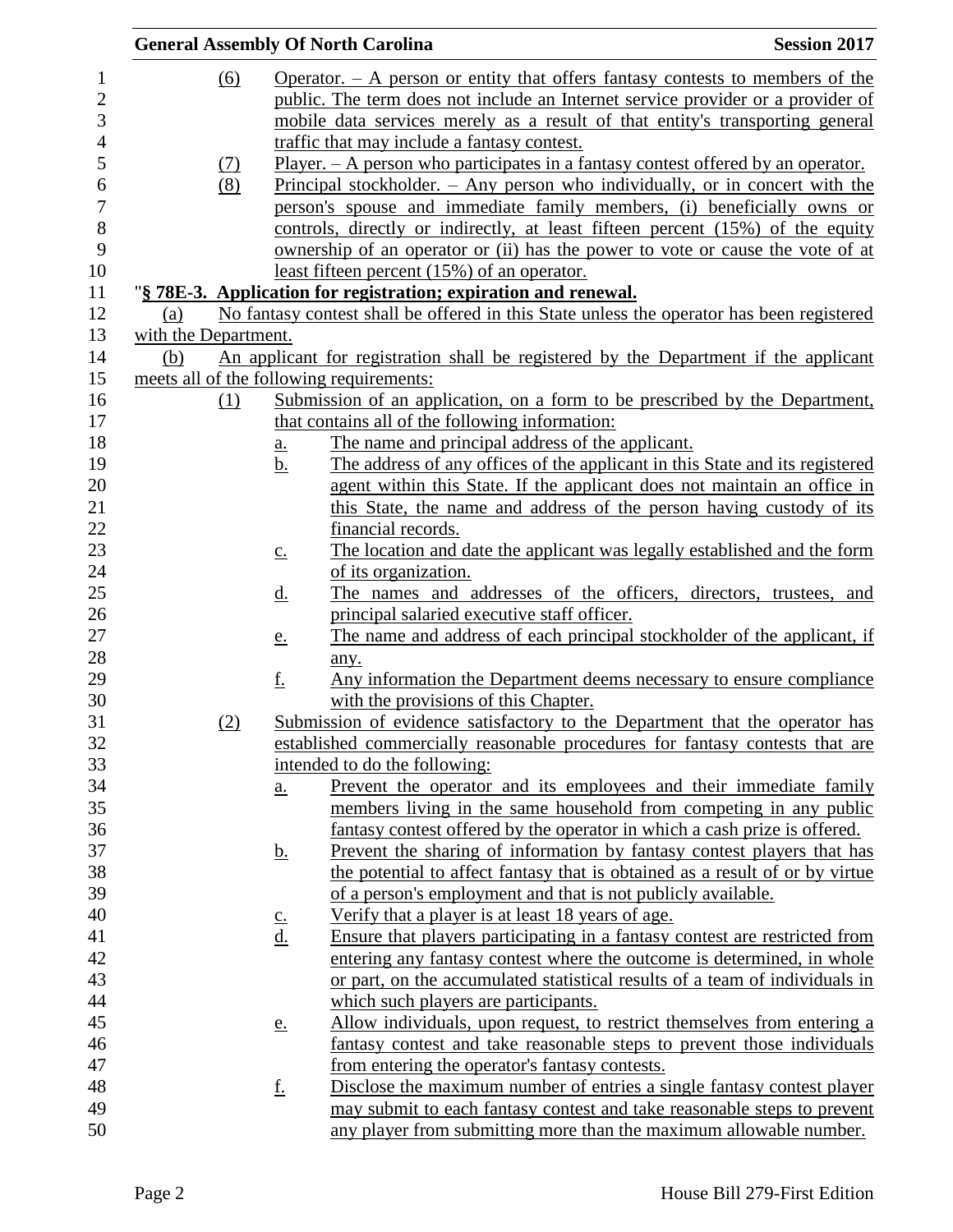|                         |                         | <b>General Assembly Of North Carolina</b>                                                               | <b>Session 2017</b> |
|-------------------------|-------------------------|---------------------------------------------------------------------------------------------------------|---------------------|
| $\mathbf{1}$            |                         | Segregate player funds from operational funds in separate accounts and<br>$g_{\cdot}$                   |                     |
| $\overline{\mathbf{c}}$ |                         | maintain a reserve in the form of cash, cash equivalents, irrevocable                                   |                     |
| 3                       |                         | letter of credit, bond, credit card and payment processor accounts and                                  |                     |
| $\overline{4}$          |                         | receivables, or a combination thereof, in an amount sufficient to pay all                               |                     |
| 5                       |                         | prizes and awards offered to winning participants.                                                      |                     |
| 6                       |                         | Prevent fantasy contests based on the performances of participants in<br><u>h.</u>                      |                     |
| $\overline{7}$          |                         | collegiate, high school, or youth athletic competitions.                                                |                     |
| 8                       | (3)                     | Submission of an initial registration fee equal to ten percent $(10\%)$ of the                          |                     |
| 9                       |                         | operator's gross fantasy contest revenues from the previous calendar year;                              |                     |
| 10                      |                         | provided, however, that the fee shall not be less than two thousand five hundred                        |                     |
| 11                      |                         | dollars (\$2,500) or more than ten thousand dollars (\$10,000).                                         |                     |
| 12                      | (c)                     | Registrations issued pursuant to this Chapter shall expire five years after issuance or                 |                     |
| 13                      |                         | renewal. The Department shall renew the registration of an operator that submits a completed            |                     |
| 14                      |                         | application in accordance with subsection (b) of this section and a renewal fee equal to the lesser     |                     |
| 15                      |                         | of five thousand dollars $(\$5,000)$ or ten percent $(10%)$ of the operator's net revenue from the      |                     |
| 16                      | previous calendar year. |                                                                                                         |                     |
| 17                      | (d)                     | An operator applying for registration who has been in continuous operation in this                      |                     |
| 18                      |                         | State for at least 180 days as of the effective date of this act may continue to offer fantasy contests |                     |
| 19                      |                         | to persons located in the State until 60 days after applications for registration are published by the  |                     |
| 20                      |                         | Department. Operators who have applied for registration during that 60-day period may continue          |                     |
| 21                      |                         | to operate while the registration is pending. Operators who have not registered shall cease             |                     |
| 22                      |                         | operations within this State by the expiration of the 60-day period.                                    |                     |
| 23                      | (e)                     | An operator applying for registration or renewal of a registration may operate during                   |                     |
| 24                      |                         | the application period unless the Department has reasonable cause to believe that the operator is or    |                     |
| 25                      |                         | may be in violation of the provisions of this Chapter and the Department requires the operator to       |                     |
| 26                      |                         | suspend all fantasy contests until registration or renewal of registration is issued or denied.         |                     |
| 27                      | (f)                     | The Department shall issue a registration within 60 days of receipt of the application                  |                     |
| 28                      |                         | for registration. If the registration is not issued, the Department shall provide the operator with the |                     |
| 29                      |                         | justification for not issuing such registration with specificity.                                       |                     |
| 30                      |                         | "§ 78E-4. Denial, revocation, or suspension of registration; hearings; civil penalties.                 |                     |
| 31                      | (a)                     | The Department may deny, revoke, or suspend a registration upon determination that                      |                     |
| 32                      |                         | an operator, or any officer, partner, principal stockholder, or director of the operator, has done any  |                     |
| 33                      | of the following:       |                                                                                                         |                     |
| 34                      | $\Omega$                | Knowingly made a false statement of material fact or has deliberately failed to                         |                     |
| 35                      |                         | disclose any information requested.                                                                     |                     |
| 36                      | (2)                     | Committed an illegal, corrupt, or fraudulent act, practice, or conduct in                               |                     |
| 37                      |                         | connection with any fantasy contest in any jurisdiction, or has been convicted                          |                     |
| 38                      |                         | of a felony, a crime of moral turpitude, or any criminal offense involving                              |                     |
| 39                      |                         | dishonesty or breach of trust within 10 years prior to the date of application for                      |                     |
| 40                      |                         | registration.                                                                                           |                     |
| 41                      | $\left(3\right)$        | Knowingly failed to comply with the provisions of this Chapter or of any                                |                     |
| 42                      |                         | requirements of the Department.                                                                         |                     |
| 43                      | $\underline{(4)}$       | Defaulted in the payment of any obligation or debt due to the State.                                    |                     |
| 44                      | (5)                     | Fails to be qualified to do business in this State or is not subject to the                             |                     |
| 45                      |                         | jurisdiction of the courts of this State.                                                               |                     |
| 46                      | (b)                     | After a hearing with 30 days' notice, the Department may suspend or revoke an                           |                     |
| 47                      |                         | operator's registration where a violation of this Chapter has been found by a preponderance of the      |                     |
| 48                      |                         | evidence. In addition, the Department may assess a civil penalty not in excess of one thousand          |                     |
| 49                      |                         | dollars (\$1,000) for any violation of this Chapter demonstrated by a preponderance of the              |                     |
| 50                      |                         | evidence; provided, however, that the penalty shall not exceed ten thousand dollars (\$10,000) for a    |                     |
| 51                      |                         | continuing violation. The clear proceeds of any civil penalty assessed under this section shall be      |                     |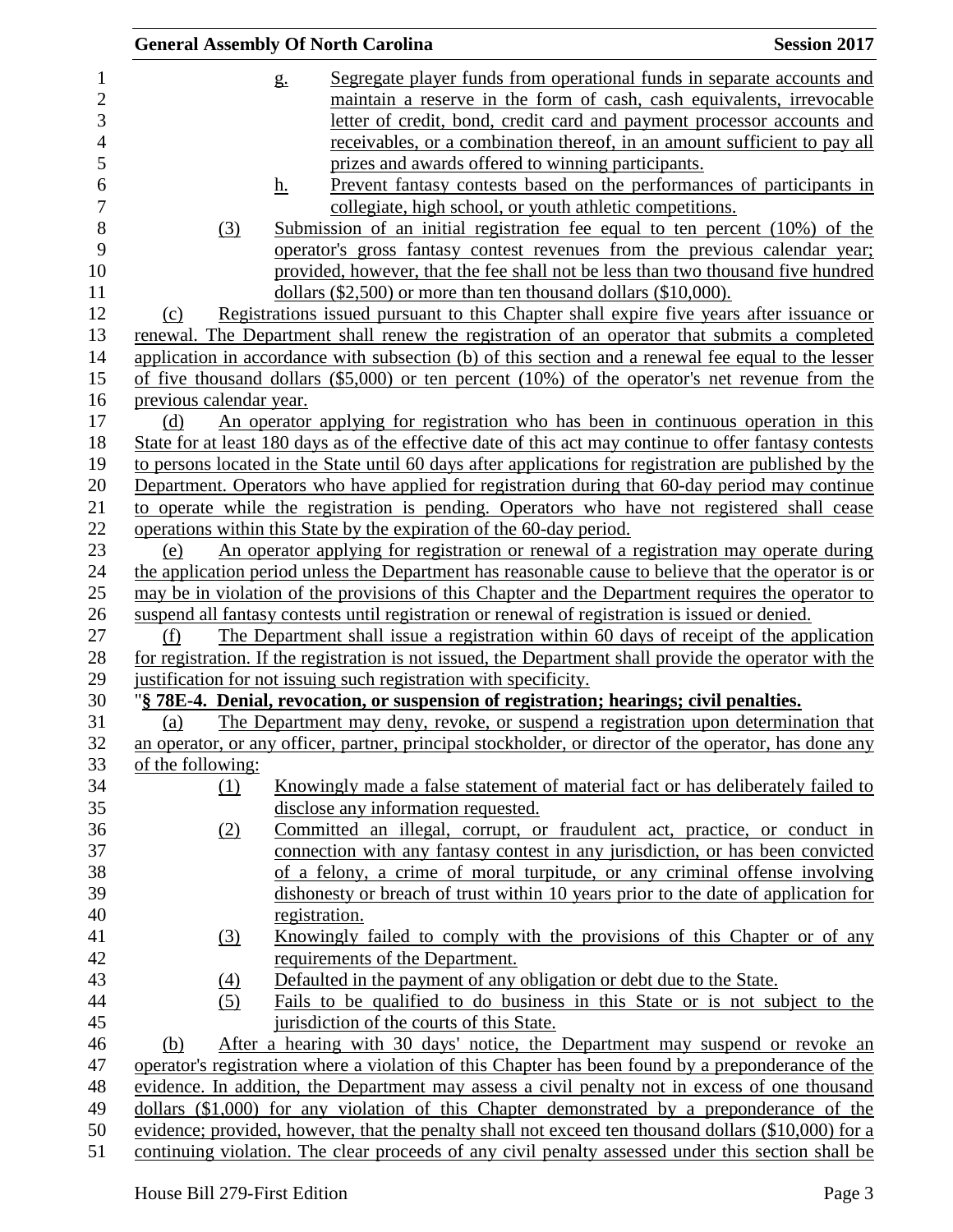|                  |                          | <b>General Assembly Of North Carolina</b>                                                                                                                                                         | <b>Session 2017</b> |
|------------------|--------------------------|---------------------------------------------------------------------------------------------------------------------------------------------------------------------------------------------------|---------------------|
| $\mathbf{1}$     |                          | remitted to the Civil Penalty and Forfeiture Fund in accordance with G.S. 115C-457.2. After a                                                                                                     |                     |
| $\mathbf{2}$     |                          | hearing, the Department may revoke a registration if it finds that facts not known by it at the time                                                                                              |                     |
| 3                |                          | it considered the application indicate that such registration should not have been issued. For the                                                                                                |                     |
| $\overline{4}$   |                          | purposes of this section, a single act or omission by an operator that affects one or more players                                                                                                |                     |
| $\mathfrak{S}$   |                          | shall be treated as a single violation.                                                                                                                                                           |                     |
| 6                | (c)                      | If the Department determines that a violation of this Chapter has occurred and                                                                                                                    |                     |
| $\boldsymbol{7}$ |                          | emergency action is required to protect the public health, safety, and welfare, the Department may                                                                                                |                     |
| $8\,$            |                          | suspend any registration for a period of not more than seven business days pending a hearing and                                                                                                  |                     |
| 9                |                          | final determination. The Department shall notify the operator of the date, time, and place of the                                                                                                 |                     |
| 10               |                          | hearing at least five business days prior to the hearing.                                                                                                                                         |                     |
| 11               | (d)                      | If the Department denies, suspends, or revokes a registration, or assesses a civil penalty                                                                                                        |                     |
| 12               |                          | in accordance with this Chapter, the Department shall issue written notice to the operator. An                                                                                                    |                     |
| 13               |                          | operator aggrieved by the Department's action may seek review in accordance with Chapter 150B                                                                                                     |                     |
| 14               | of the General Statutes. |                                                                                                                                                                                                   |                     |
| 15               |                          | "§ 78E-5. Reporting and audit requirements.                                                                                                                                                       |                     |
| 16               |                          | A registered operator shall do all of the following:                                                                                                                                              |                     |
| 17               | (1)                      | File an annual report with the Department indicating compliance with this                                                                                                                         |                     |
| 18               |                          | Chapter.                                                                                                                                                                                          |                     |
| 19               | (2)                      | Conduct an independent financial audit and submit to the Department a copy of                                                                                                                     |                     |
| 20               |                          | the independent financial audit report no less frequently than every two years.<br>The audit shall be consistent with the standards established by the American                                   |                     |
| 21<br>22         |                          | Institute of Certified Public Accountants and may be part of a national audit                                                                                                                     |                     |
| 23               |                          | conducted by a certified public accountant.                                                                                                                                                       |                     |
| 24               | (3)                      | Notify and update the Department of any material change to the information                                                                                                                        |                     |
| 25               |                          | provided in the application for registration under G.S. 78E-4.                                                                                                                                    |                     |
| 26               | (4)                      | Notify the Department if the operator ceases to offer fantasy contests in this                                                                                                                    |                     |
| 27               |                          | State.                                                                                                                                                                                            |                     |
| 28               |                          | "§ 78E-6. Change of ownership or acquisition of interest in operator.                                                                                                                             |                     |
| 29               |                          | If any person acquires a controlling interest of a registered operator, that person shall register                                                                                                |                     |
| 30               |                          | with the Department in accordance with this act. The operator may continue to operate during the                                                                                                  |                     |
| 31               |                          | registration period unless the Department has reasonable cause to believe that person is or may be                                                                                                |                     |
| 32               |                          | in violation of the provisions of this Chapter. The Department may require the operator to suspend                                                                                                |                     |
| 33               |                          | the operation of any fantasy contest until registration is issued or denied.                                                                                                                      |                     |
| 34               |                          | "§ 78E-7. Powers and duties of the Department.                                                                                                                                                    |                     |
| 35               | (a)                      | The Department shall have all powers and duties necessary to carry out the provisions                                                                                                             |                     |
| 36               |                          | of this Chapter. The Department may, in accordance with Chapter 150B of the General Statutes,                                                                                                     |                     |
| 37               |                          | adopt rules necessary to carry out the provisions of this Chapter.                                                                                                                                |                     |
| 38               | (b)                      | The Department may apply to the superior court for an injunction to restrain any                                                                                                                  |                     |
| 39               |                          | person from violating the provisions of this Chapter or its rules. Actions under this section shall be                                                                                            |                     |
| 40               |                          | brought in the county where the operator maintains its principal place of business or where the                                                                                                   |                     |
| 41               | alleged acts occurred.   |                                                                                                                                                                                                   |                     |
| 42               | (c)                      | Whenever the Department has reasonable cause to believe that a violation of any of the                                                                                                            |                     |
| 43               |                          | provisions of this Chapter may have occurred, the Department may, upon its own motion or upon<br>complaint of any person, investigate any operator to determine whether a violation has occurred. |                     |
| 44<br>45         |                          | "§ 78E-8. Confidential information.                                                                                                                                                               |                     |
| 46               |                          | Reports, data, or documents submitted to the Department pursuant to the audit requirements of                                                                                                     |                     |
| 47               |                          | this Chapter and records submitted to the Department as part of an application for registration or                                                                                                |                     |
| 48               |                          | renewal that contain information about the character or financial responsibility of the operator or                                                                                               |                     |
| 49               |                          | its principal stockholders are confidential and shall not be considered public records within the                                                                                                 |                     |
| 50               |                          | meaning of Chapter 132 of the General Statutes.                                                                                                                                                   |                     |
| 51               |                          | "§ 78E-9. Fantasy contests not considered gambling.                                                                                                                                               |                     |